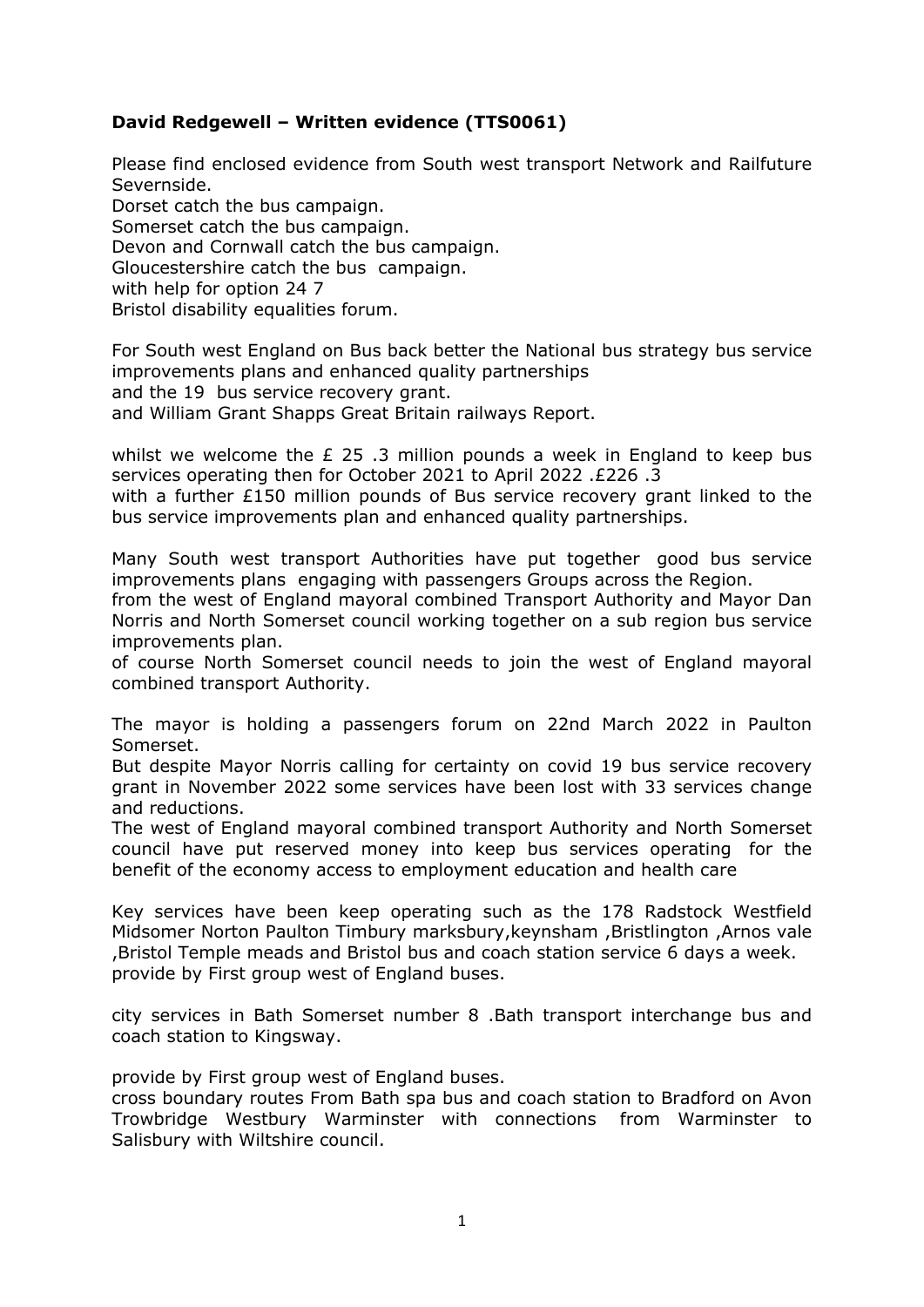X4 services has been maintained by North Somerset council to between Bristol bus and coach station and the commuter and Somerset seaside town of Portishead. via Pill provided by First group west of England buses.

and Along with a Town services operated by stagecoach west

Also subject to bid to reopen the Bristol Temple meads to Portishead railway line as metro west.

by the Mayor of the west of England Dan Norris leader of North Somerset council Don Davies and Bristol city council and local MPs and Passengers groups.

But both Portishead Town council and stakeholder are unhappy.

As is Ashton vale near Bristol which has no Evening or Sunday service on route 23 to Bristol city centre.

it used to have a services to 8 weeks ago

Bus service in Weston super mare Somerset on town services have been reduced to 2 hourly on main routes.

Although a 6 .8 million pounds new bus and coach station has opened in the Town and 27 brand new buses are provided have been purchased for the Weston super mare to Bristol city centre and bus and coach station. x1 x2 x5 x6 Clevedon and Portishead to Bristol

x7 x8 Nalsea to Bristol bus and coach station.

This is part of Bristol city centre clean air Zone for later this year Brought in by city mayor Malvin Rees.

The mayor Dan Norris has also a number of Bus coach and sustainable transport corridor and as part of city region transport fund

Bath spa bus and coach station to Peasdown St john Radstock Midsomer Norton Paulton Shepton mallet and wells bus and coach station. A367

2 Street Glastonbury wells bus station Chewton Mendip Farrington Gurney Clutton pensford Whitchurch Hengrove Knowle Bristol Temple meads and Bristol bus and coach station A37 .

both corridor are in Somerset bus service improvements plan in the same transport corridor is the Stockwood Hengrove Knowle Bristol Temple meads station, Bristol Cabot circus , city centre, park street , Clifton Down station, Westbury Henleaze Southmead Brenty ,Henbury and Cribbs causeway bus and coach station.

A37 A4018 and connects with the metro west Bristol Temple meads Lawrence hill, Stapleton road, Ashley Down station Filton Abbey wood Filton North Henbury for Cribbs causeway railway services as part of metro west with a loop to Avonmouth.

Bristol bus and coach station, Bristol Temple meads station Arnos vale Bristlington, keynsham, Salford Newbridge,Weston and Bath spa bus and coach station. metro bus proposal and Then mass transit system. A4 and light rail system to Bath and South Bristol and Airport.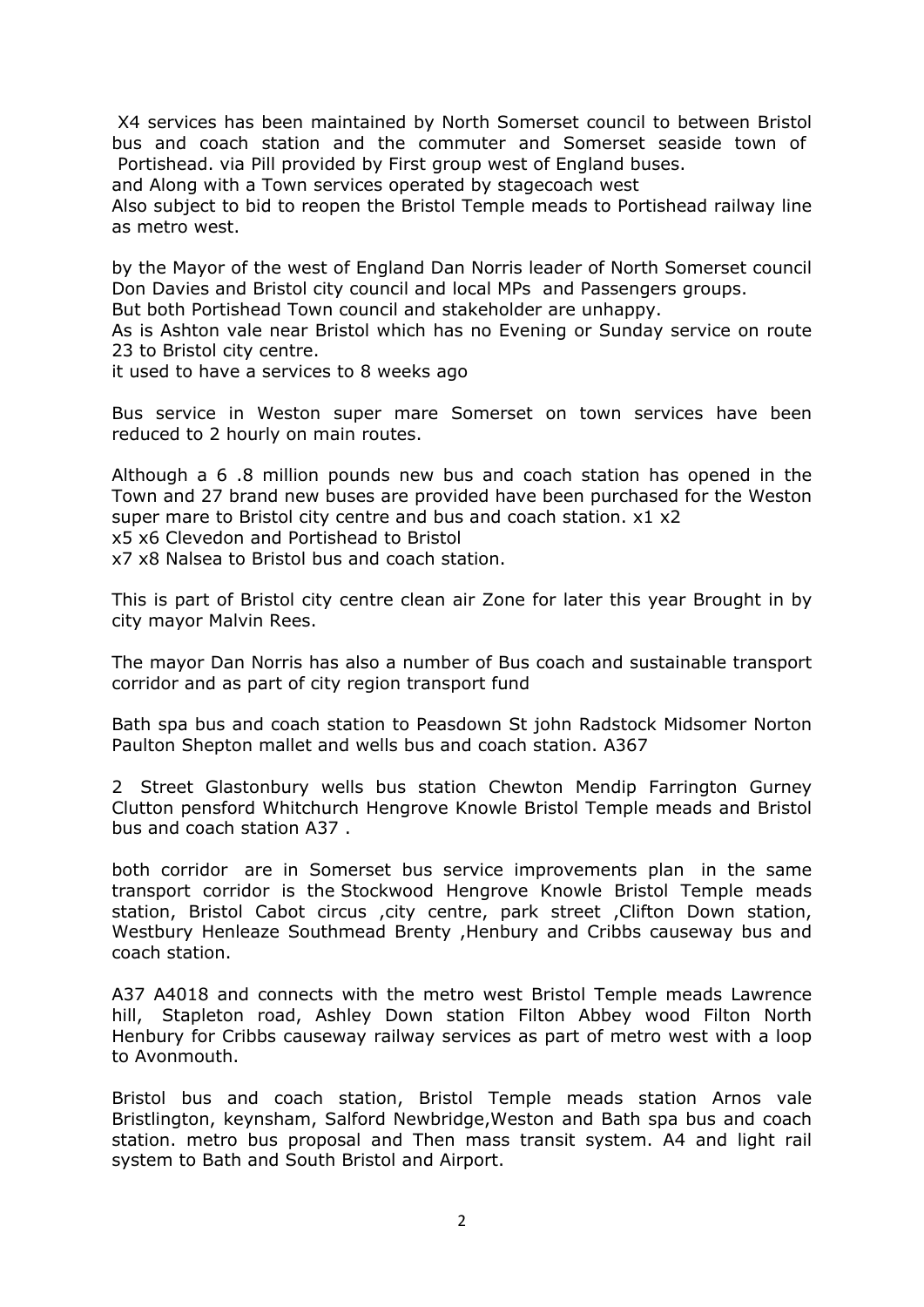Bristol bus and coach station to Yate bus station and chipping Sodbury. Bristol bus and coach station to Thornbury corridor. A38 Bristol to Pill and Portishead. A369 A370 Bristol bus and coach station to Weston super mare new bus and coach station interchanges

Bristol bus and coach station to Nailsea and Clevedon.

A38 Corridor Bristol bus and coach station and Bond street via Bristol Temple meads to Bristol Airport Churchill East Brent, Bridgwater Taunton Wellington Cullompton Exeter Newton Abbott and Plymouth coach station. The scheme from Bristol to Brent knoll.

work is also progressing on mobility hubs Transport interchanges. some of temporary hubs need improvements at Bristol cherry garden s Henbury crow lane Avonmouth Portway. Bath Grand parade. Portishead town centre.

Bus and coach station in Greater Bristol and Bath spa city region At Cribbs causeway bus station

Bath spa bus and coach station.

needs improvements to waiting facilities toilets including disabled facilities Travel centre Tourist information offices.

Bristol bus and coach station

Travel centre and Tourism information centre.

Tourist information offices restaurants.

Yate bus station real-time information passengers information shelters.

Uwe bus and coach station passengers information waiting facilities

Weston super mare new bus and coach station real-time information displays. Thornbury high street and Rock street bus interchanges facilities shelters realtime information systems shelters litter bins seating fully disabled access.

All need CCTV cameras seating real-time information systems shelters and lighting except cherry garden Bitton.

which need lighting and CCTV.

But the west of England mayoral combined transport Authority and North Somerset council need revenue support for bus services and local coach services from the Department for transport bus services recovery grant services levels are between 59 % and 65 % of pre covid 19 levels.

so even with marketing of bus, coach and rail services.

Deep cleaning and cleaning programme to win people back to public transport. and supported services from the Transport levy of the west of England mayoral combined transport Authority on Bristol city council, South Gloucestershire council and Bath and North east Somerset and joint working with North

Somerset council.

we will need revenue support for buses past October 2022 not just bus service improvements plans and enhanced quality partnerships.

The metro mayor west of England mayoral combined transport Authority need full precepts powers and all public transport staff transferred to from Bristol city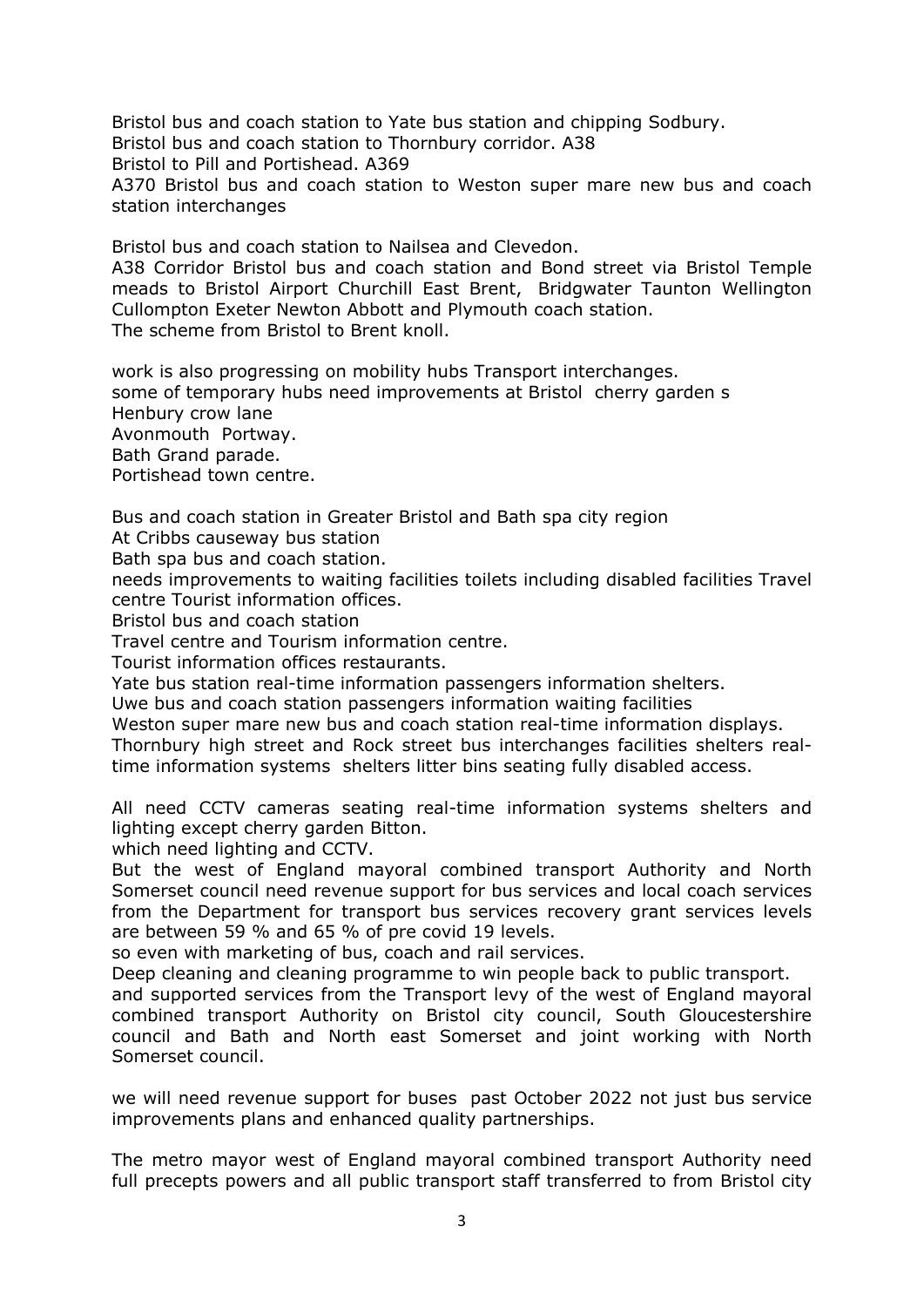council Banes council, North Somerset and South Gloucestershire council and western gateway transport Board to the west of England mayoral combined transport Authority

in Somerset county council area soon to be a unity Transport Authority we have a bus service improvements plan and enhanced quality partnership with an Advisory Board and passengers forum.

Somerset county council provides Town city and rural bus services but without Evening and Sunday services.

and not all county routes have Saturday services. Somerset maintain an hourly and 90 minute services on some routes 6 days a week with services in Bridgwater Taunton, Frome and Yeovil as Town services. country bus Network from Taunton Town centre to Minehead. first bus 28 Day time evening and Sunday.

Taunton to Wellington Day time evenings and Sundays 22 Taunton to Bridgwater and Burnham on sea via Highbridge. 21Day time Evenings and Sundays

for Weston super mare 20 Monday to Saturday. 54 Taunton to Yeovil bus station. Monday to Saturday.

29 Taunton to Glastonbury street wells bus station every 90 minutes connections at wells bus and coach station for Bristol and Bath. Taunton to chard 30 and 99 .

services 30 extends to Axminster station for Lyme Regis, Bridport bus and coach station Dorchester and Weymouth. 25 Taunton to Dulverton.

Somerset west and Taunton council owned a bus and coach station but need investment Part owned with first group plc .

After passengers groups pressure and local councillor and MPs

Somerset county council and the new unity Authority intends to reopen the bus and coach station to all operators including National Express coaches as part of its bus services improvements plan.

As passengers number have dropped since the bus and coach station closed .

Taunton has been improving bus and rail interchanges at its Railway station.

and looking at The Gateway park and ride as a coach interchanges for motorway Express services.

## Yeovil

Yeovil bus and coach station has a similar Network to 58 to Sherborne and Wincanton bus and coach station.

x12 Yeovil bus and coach station to Sherborne and Blandford forum.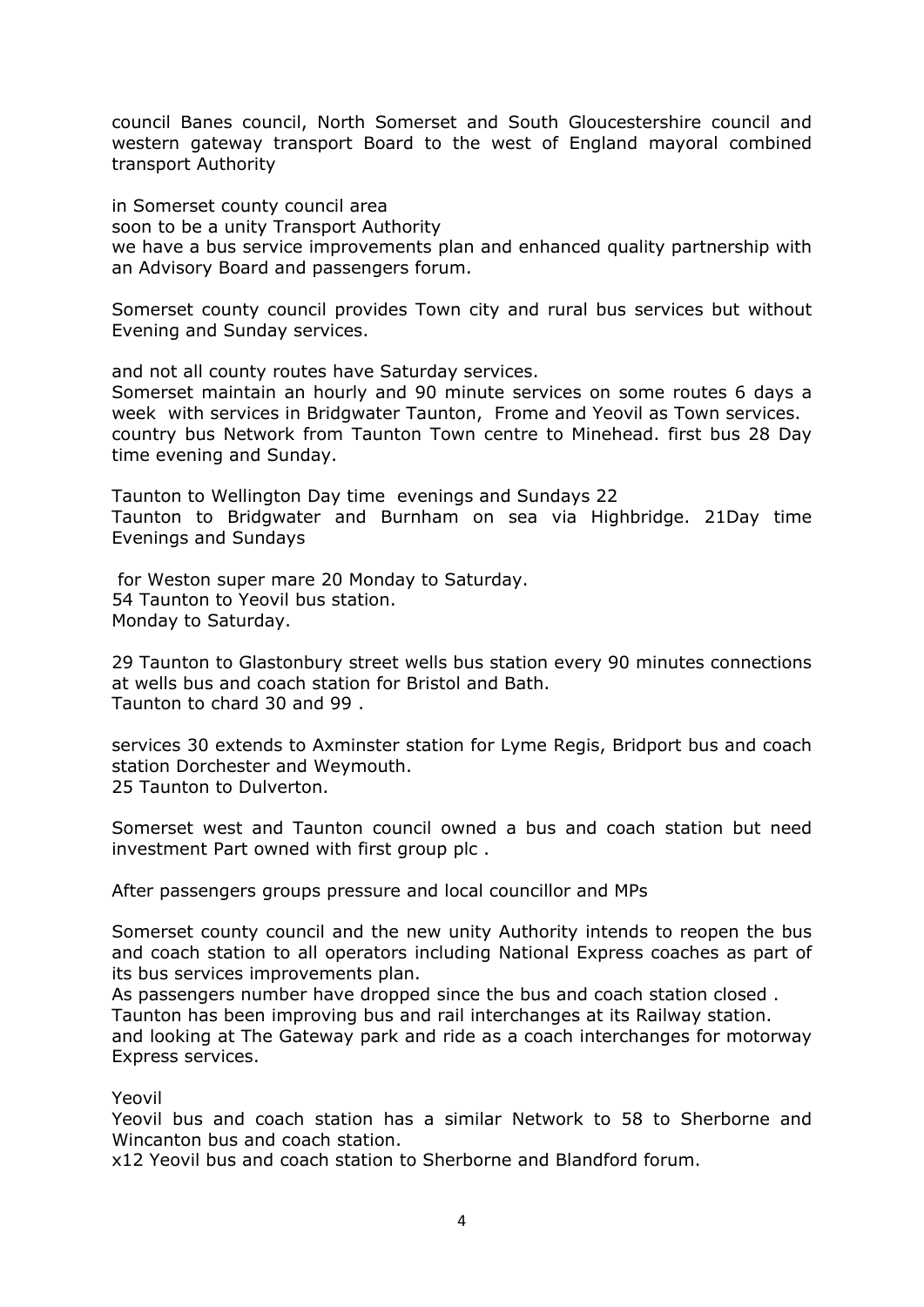77 Yeovil bus and coach station to Somerton, Street, Glastonbury and wells bus and coach station for Bristol and Bath bus and coach station s. x11 Yeovil to Dorchester South station.

Bridgwater bus and coach station 21 has a Network to Highbridge and Burnham on sea for Weston super mare 20

and To Taunton 21 .

75 Bridgwater bus and coach station village s to street Glastonbury, wells bus and coach station

14 ,15 Bridgwater bus and coach station to Minehead.

All of these are first group west of England and First group South west bus services.

Somerset county council has a 7 am to 7 pm bus and coach Network 6 days a week with very few Evening and Sunday services.

Mendip District is very different with services by first group west of England buses.

For From to Bath spa bus and coach station D2 .

173 174 Wells bus and coach station to chilcompton or Shepton mallet to Midsomer Norton Westfield Radstock Peasedown St john and Bath spa bus and coach station.

376 street Glastonbury wells bus and station, Chewton Mendip Farrington Gurney Clutton ,pensford ,Whitchurch Hengrove, Knowle, Bristol Temple meads and Bristol bus and coach station.

7 days a week 18 hours a day

Funded with covid 19 bus operators recovery grant and the mayor for the West of England Dan Norris.

Somerset county council needs to invest in bus stations and interchanges facilities when they become a unity Authority.

in Bridgwater, Yeovil ,wells Wincanton, Frome and Reopen Taunton bus and coach station.

The bus shelters need repairs across the county up today bus timetables and real-time information.

and Network tickets tap and cap Rover tickets especially in South west England. Dorset has very basic rural bus and coach Network.

in west Dorset with a link from Weymouth through Dorchester or along the coast to Bridport , Lyme Regis and Axminster station for a Taunton town

x51 x53 first group Wessex buses.

Monday to Sunday services.

no Evening services.

centre and south western railways first group MTR to Exeter St David's or Yeovil junction Salisbury and London Waterloo.

A limited Town services in Bridport and Lyme Regis funded by Town council s Bridport a community transport company and Lyme Regis contacted to the Go ahead group.

services 6 Bridport bus and coach station to Beaminster ,crewrence and Yeovil bus and coach station Monday to Fridays

and Beaminster Town council services

on Saturdays Bridport bus and coach station to Beaminster and crewrence.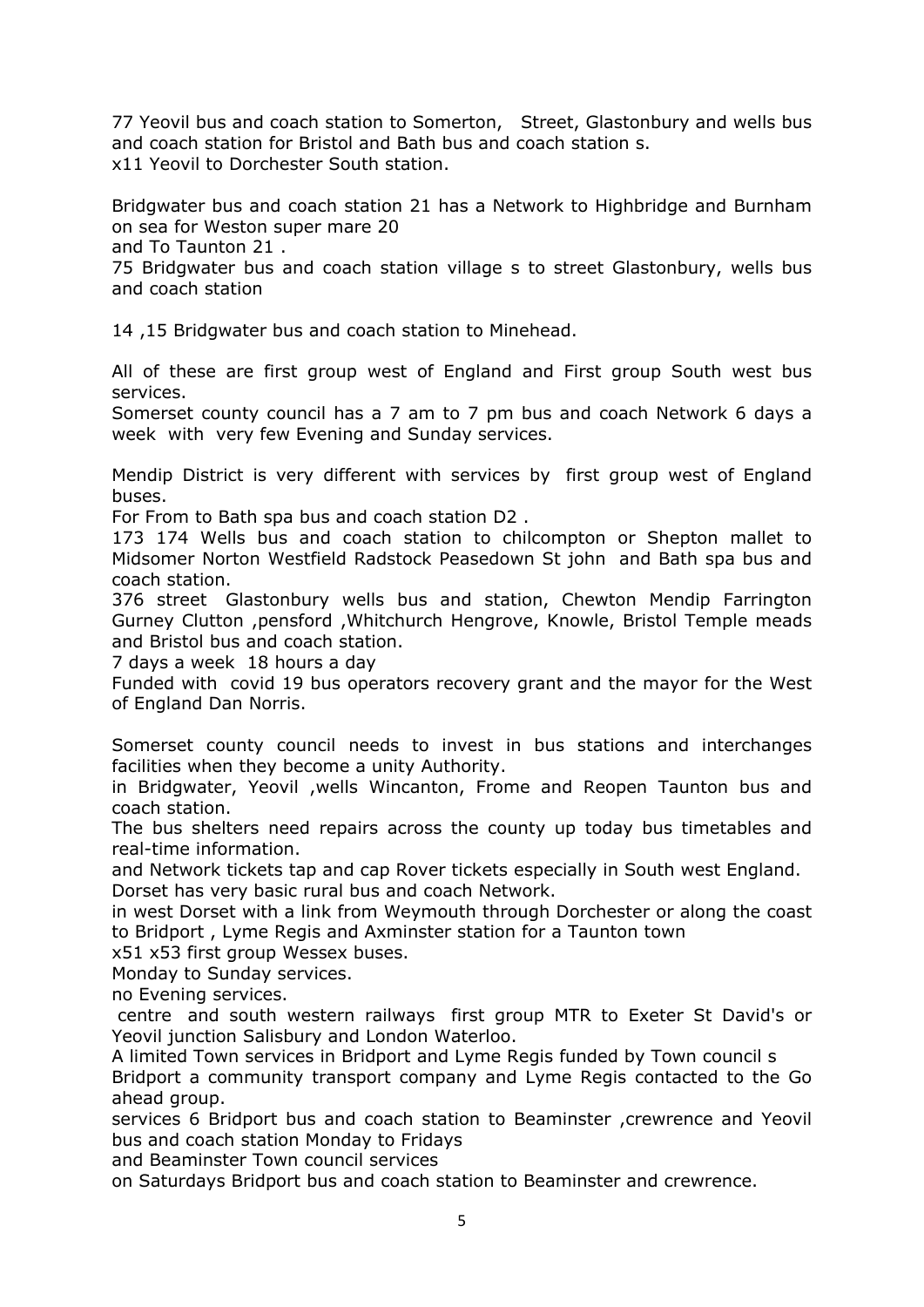Town services in Dorchester.

Services in Bournemouth transport interchange 50 and 40 Poole to Swanage bus and rail services.

Poole bus and coach station to Blandford. x8

Services x3 Bournemouth to Ringwood Fordingbridge and Salisbury.

Evening and Sunday services

x54 Weymouth town to Wareham and Poole bus and coach station.

Weymouth to Blandford forum for Salisbury.

Monday to Saturday service.

Blandford forum to Shaftesbury and Gillingham.

but apart from Bournemouth Poole and Christchurch council area with yellow bus and Go ahead group South coast morebus and Salisbury reds .

Dorset has a limited bus service

Dorset council has worked on a bus improvements plan and enhanced quality partnership and has a bus service Advisory Board and passengers forum planning to integrate bus coach railway and ferry service s.

Dorset has not county wide rover tickets.

Cornwall has an integrated bus coach train and ferry Network based

based on Penzance ,Truro, Camborne Redruth, Falmouth ,Helston, Newquay Bodmin Padstow,Bude, Launceston

with links to Exeter bus station and Plymouth royal parade and Plymouth coach station.

Bus and rail interchanges investment at Penzance, St Earth ,St Austell Bodmin parkway. Redruth

Bus and coach station s at Newquay St Ives close to the station. Weighbridge Truro rail station and bus and coach station.

Falmouth moor .

Camborne bus and coach station need a full upgrade.

Cornwall has some supported Evenings and Sundays Network.

Under Transport for Cornwall with go ahead South west First group Cornwall by kernow Hopleys Ots, Travel Cornwall

stagecoach South west.

First group Great western railway and cross country trains German state railway National Express coaches and Megabus. and Ferries with integrated ticketing. Ride Cornwall bus and rail tickets mussel card bus train and ferry in the Truro Falmouth area.

bus the bus Network need revenue support.

Devon Plymouth and Torbay

have evening and Sunday services in Plymouth, Exeter, Torbay Newton Abbott Torquay ,Paignton ,Brixham North Devon Barnstaple Ilfracombe Westwood ho and Appledore via Bideford.

link to Barnstaple station on the Exeter central line and Megabus and National Express coaches services to Taunton Town centre and Bristol bus and coach station.

with the opening of the Exeter central to Okehampton line a bus link runs to Tavistock.

Plymouth to Tavistock bus station

has a 7 Day a week services.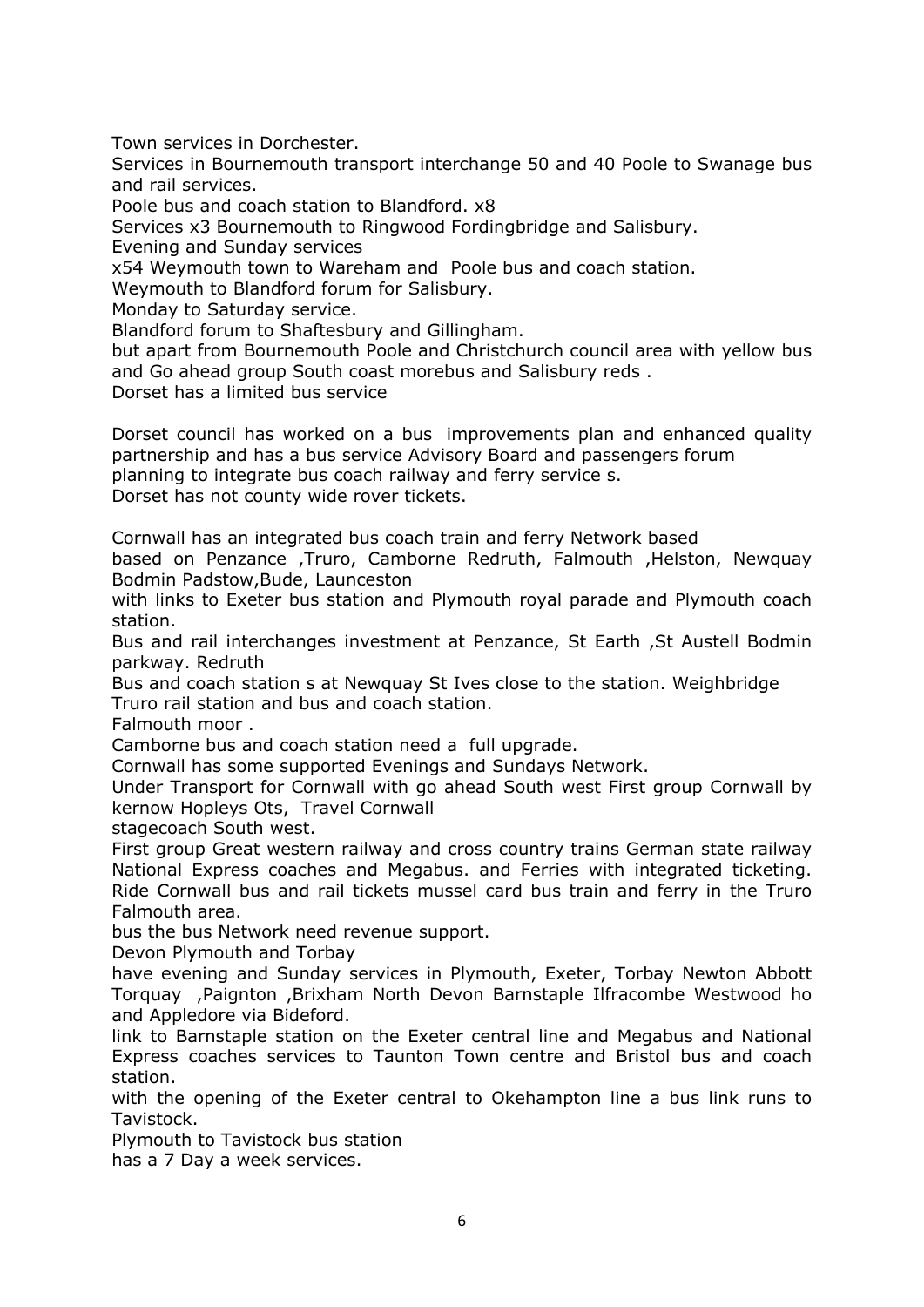Exeter bus station has link to Exmouth Tiverton ,Sidmouth, Seaton and Lyme Regis Exeter to Tiverton and Barnstaple

Exeter to Bideford and Barnstaple bus and coach station

Bideford 7 days a week with stagecoach South west.

with some Evening service in Exeter Exmouth and Tiverton.

These were reduced due to funding shortages and storage of Drivers . in February.

investment is need in bus stations and interchanges in Devon at Newton Abbott. Ilfracombe sea front no shelters.

Exeter Byfield Road National Express coaches and Megabus bus coach station facilities opposite the bus and coach station.

Torquay Lymington Road coach station need waiting room facilities toilet disabled passengers facilities.

not just business units as proposed by the council and transport Authority

Wiltshire has a county wide Network with Evening and Sunday services.

around Salisbury, Bath spa bus and coach station to Bradford on Avon Trowbridge and Warminster. D1 .

week days connections for Salisbury.

Bath spa bus and coach station to Corsham and Chippenham bus station and railway station. x31

272, 273 Bath spa bus station to Melk sham and Devize .

Chippenham to Calne and Devize. 33

daytime.

and Chippenham local Network run by Wiltshire company favesaver

Swindon bus station Salisbury via pewsey.

Swindon bus station to Cirencester and Cheltenham spa.

Swindon to Devize and Trowbridge.

Swindon to Marlborough.

Chippenham to Cirencester.

Swindon Borough council is rebuilding a bus liner interchanges facilities for Town buses and county bus services and National Express coaches Megabus.

but needs details work on interchanges.

waiting room facilities and Travel centres.

Swindon Town bus service are still of 60 % of pre covid 19 passengers.

Wiltshire has a countrywide bus ticket .

The Borough council wants Electrification of the bus Network.

Gloucestershire county council has a 7 day a week bus Network out of Gloucester Transport hub, Cheltenham spa and from Stroud merry walk bus and coach station to Cheltenham and Gloucester

Dursey may lane bus station has a 7 day a week service to Gloucester transport hub

The Forest of Dean has a 7 day a week Network from Gloucester transport hub to Coleford, Cinderford bus station

6 day a Lydney and Chepstow bus and coach station in wales

Their a Network of bus services for Cheltenham spa to Winscombe w route Tewkesbury via Ash church station. 41 42 .66 to Stroud bus and coach station and Stonehouse

From Cheltenham spa to Morton on the marsh.

Stroud merry walk bus station has rural link to Nalsworth 7 days a week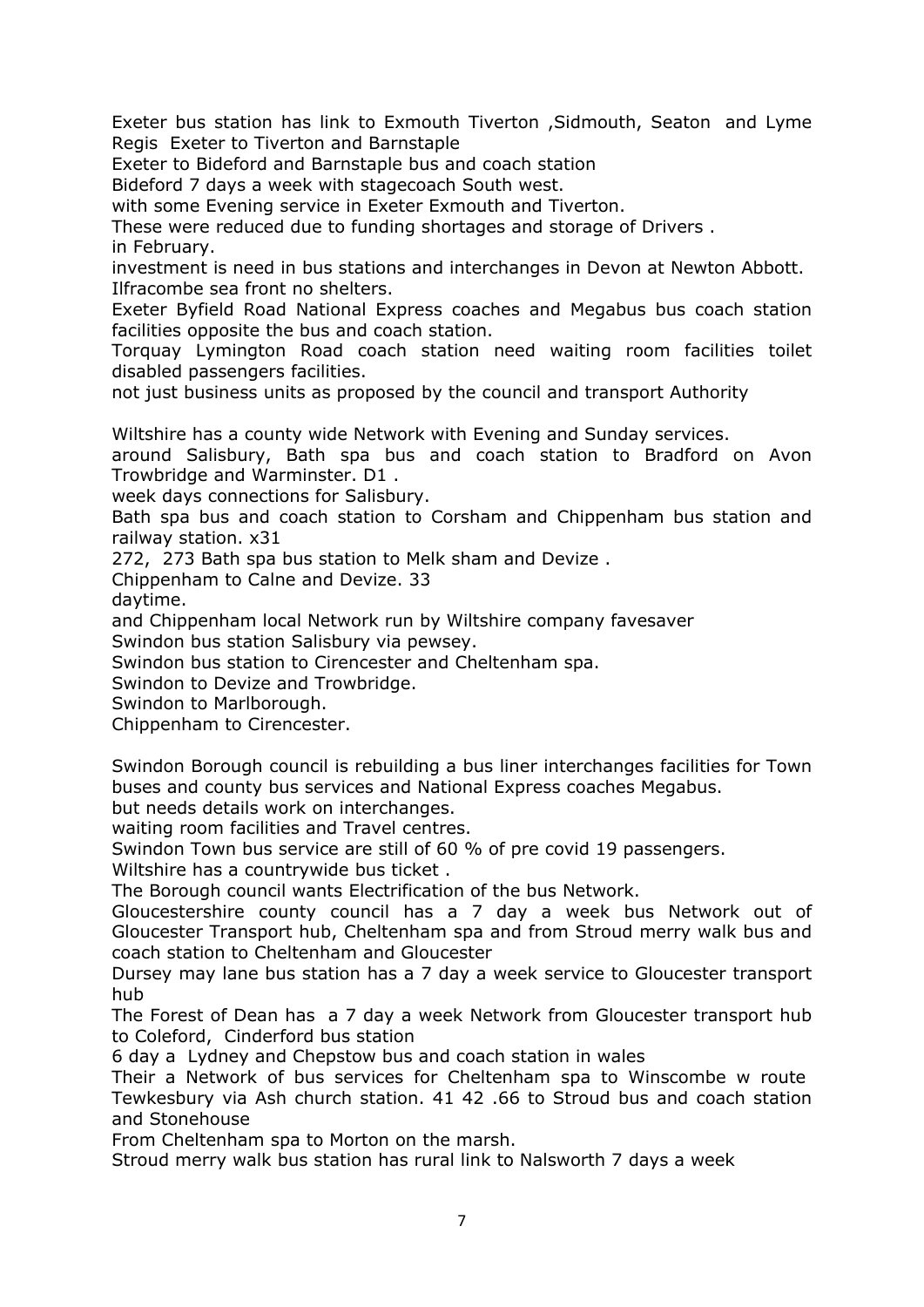To Dursey Stonehouse and Gloucester transport hub 6 days a week no evening service.

Stroud merry walk bus station to Bath spa bus and coach station via Tetbury chipping Sodbury yate bus station.

6 days a week.

Dursey may lane bus station to Wotton under edge and Thornbury interchange. The problem in Gloucester is the lack of Bus lanes and priority measures. except in the centre of the city .

Gloucestershire county council is proposing a mass transit system metro bus or light rail system from Hardwick Gloucester Cheltenham spa and Bishop cleeve working with the west of England mayoral combined Authority and North Somerset council and Bristol city council through the western gateway transport Board n

The new transport hub bus and coach station is modern and new and need investment in a cafe and Newsagent and railway information system restored . Cheltenham bus and coach station Royal wells needs a master plan.

Stroud merry walk bus station

Nalsworth bus station.

Cinderford bus station.

Lydney bus and coach station.

Cirencester need at new bus and coach station

Arle court coach interchanges and Transport interchange is welcomed but not with the closure of Royal wells coach station facilities.

All need investment.

passengers information displays.

Cheltenham spa need a Tourist information centre and bus information point .

West Gloucestershire has just lost it major bus Network from Gloucester transport hub Newent Dymock Ledbury 132 service

32 Gloucester transport hub Newent Ross on wye service is cut back .

The stagecoach west bus Depot was also closed saving a million pound to stagecoach west.

Due to the reductions in bus service recovery grant.

with only one bus from Gloucester transport hub to Newent 7 days a week no replacement services have been provided.

1300 petition has been presented to Gloucestershire county council the Transport Authority.

just one bus a week now services Dymock from Newent to Hereford county bus service.

The 132 Gloucester transport hub to Newent and Ledbury via Dymock was 6 days a week Every 2 hours

Gloucester transport hub to Newent and Ross on wye was every 2 hours 32

just goes to Newent. except for schools and shopping journeys.

Protest meeting have been held and Town council and parish councils have been looking at Alternative services Ledbury Dymock Newent connections for Gloucester services 32 Ledbury town centre Ross on wye to Newent.

but Gloucestershire county council has some money but not at present Herefordshire council .

DRT services are more expensive than ordinary buses .